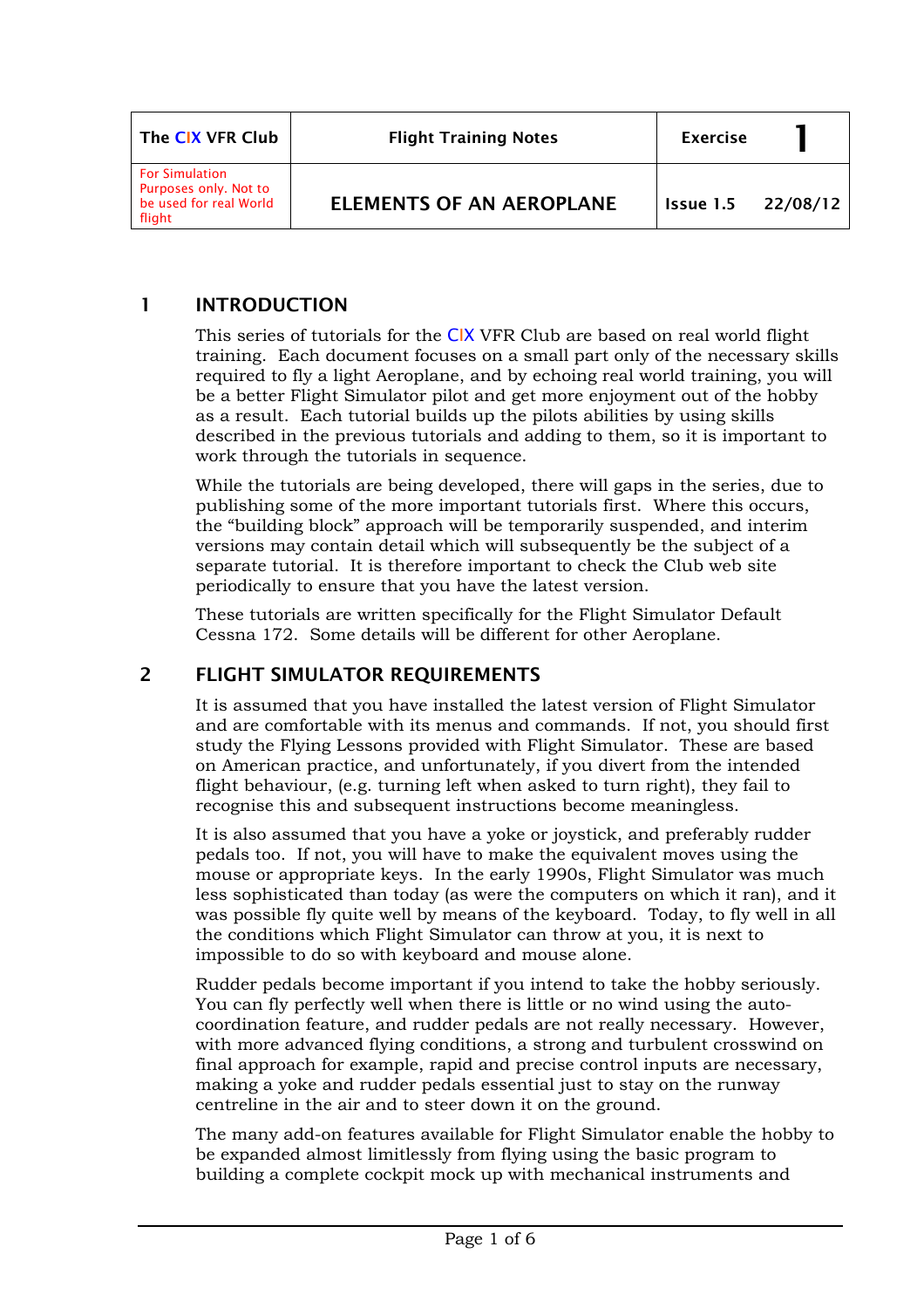| The CIX VFR Club                                                                   | <b>Flight Training Notes</b>    | <b>Exercise</b>             |  |
|------------------------------------------------------------------------------------|---------------------------------|-----------------------------|--|
| <b>For Simulation</b><br>Purposes only. Not to<br>be used for real World<br>flight | <b>ELEMENTS OF AN AEROPLANE</b> | <b>Issue 1.5</b> $22/08/12$ |  |

controls. There are hundreds of different Aeroplane created by third party developers, some very sophisticated, and scenery for some parts of the world created from real aerial photographs. These tutorials assume that you have no add-on features, and will fly the Cessna 172SP incorporated within the basic package.

## 3 THE AEROPLANE COMPONENTS

The basic components of any propeller driven aeroplane are: -

| The fuselage | The structure on which all the other components are built<br>into a coherent whole. May be made of high strength<br>magnesium alloys, steel, wood or carbon fibre or a<br>combination of these.                                                                                                                                                                                                                                                                      |
|--------------|----------------------------------------------------------------------------------------------------------------------------------------------------------------------------------------------------------------------------------------------------------------------------------------------------------------------------------------------------------------------------------------------------------------------------------------------------------------------|
| The skin     | Covers the structure to reduce wind resistance and provide<br>an environment protected from the elements for all the<br>intricate control linkages, cables and electrical equipment.<br>May be made of high strength magnesium alloys, steel, wood<br>or dope covered fabric. (Dope is a special thin and highly<br>volatile paint which waterproofs the cotton fabric, and also<br>shrinks it so that it fits drum-tight across the structure of<br>the Aeroplane). |
| The cabin    | The essential enclosure for pilot and passengers. Originally<br>(and still frequently) called a cockpit, reflecting the small<br>open enclosure originally created in Aeroplane for the pilot,<br>which had more than a passing resemblance to the places<br>where cock fighting was held in former centuries.                                                                                                                                                       |
| The canopy   | Keeps the wind out! Early Aeroplanes had open cockpits, but<br>these are pretty draughty places, and numbingly cold at 100                                                                                                                                                                                                                                                                                                                                           |

knots or more in less than tropical climates.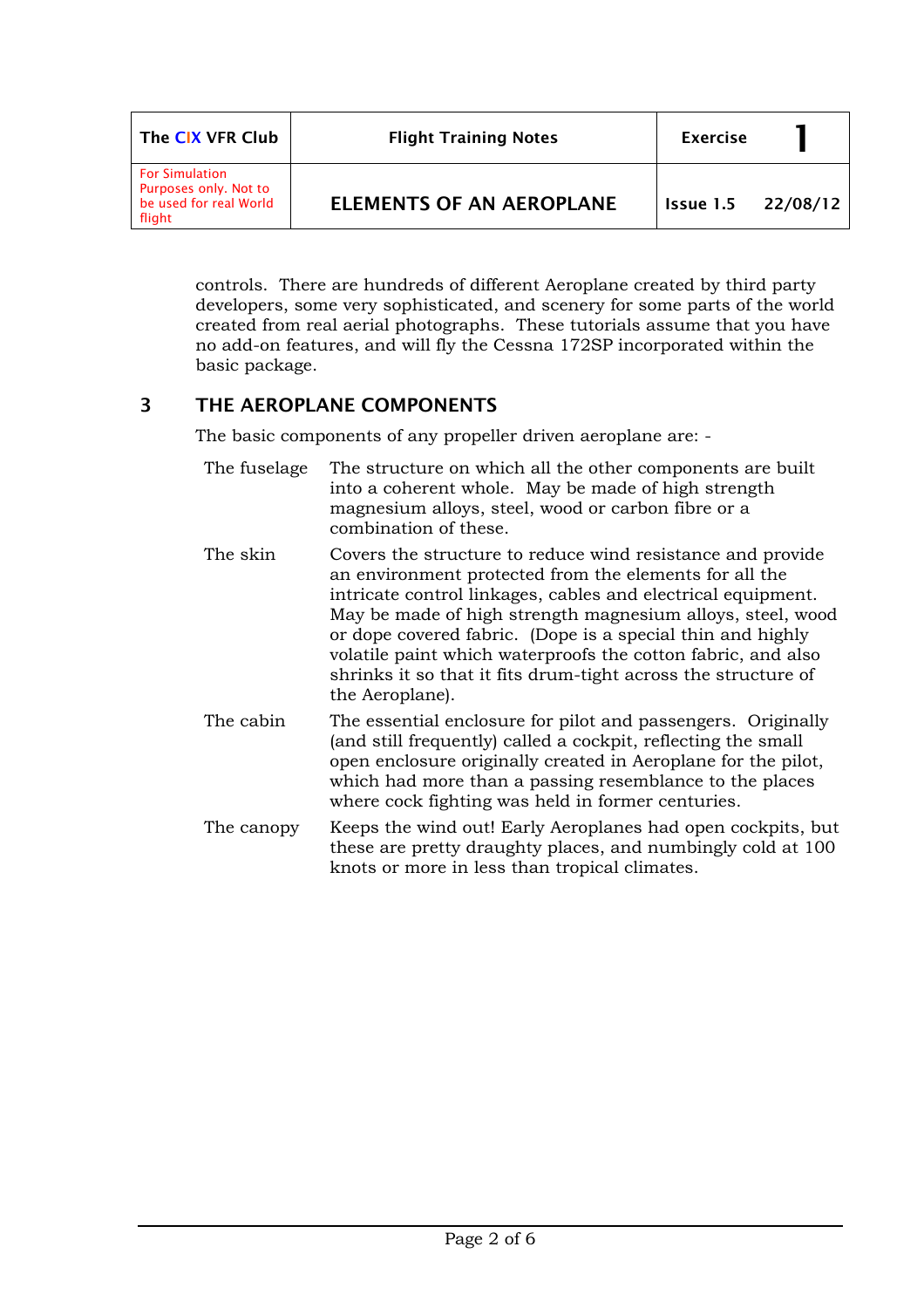| The CIX VFR Club                                                                   | <b>Flight Training Notes</b>    | <b>Exercise</b> |          |
|------------------------------------------------------------------------------------|---------------------------------|-----------------|----------|
| <b>For Simulation</b><br>Purposes only. Not to<br>be used for real World<br>flight | <b>ELEMENTS OF AN AEROPLANE</b> | Issue 1.5       | 22/08/12 |

| The wings  | Without wings there is no Aeroplane - ignoring rockets for<br>now.                                                                                                                                                                                                                                                                                                                                                                                                                                                                                                                                                |
|------------|-------------------------------------------------------------------------------------------------------------------------------------------------------------------------------------------------------------------------------------------------------------------------------------------------------------------------------------------------------------------------------------------------------------------------------------------------------------------------------------------------------------------------------------------------------------------------------------------------------------------|
|            | Wings are required to generate lift to enable the heavier than<br>air machine to leave the ground. The shape of a wing<br>(known as an aerofoil) is designed so that the air passing<br>over it has to travel further over the upper surface than over<br>the lower.                                                                                                                                                                                                                                                                                                                                              |
|            | This results in increased velocity across the upper surface so<br>that the molecules which were next to each other at the<br>leading edge meet again at the trailing edge. This increase<br>in velocity produces a reduced pressure (Bernouilli's<br>Principle for you physicists), and this reduced pressure<br>across the upper surface of the wing produces – LIFT!                                                                                                                                                                                                                                            |
|            | You can demonstrate the principle very simply by holding a<br>tablespoon between finger and thumb at the extreme end of<br>the handle, so that it hangs down. Now turn on a tap, and<br>slowly move the bowl of the spoon towards the water flow.<br>The moment water crosses the bowl of the spoon it is pulled<br>sharply further into the water stream, under the influence of<br>LIFT because the water had to travel further over the convex<br>surface of the spoon bowl than it did over the concave<br>surface! I wonder if Archimedes knew this? He knew most<br>things which were then forgotten again. |
|            | A helicopter has wings. They rotate, so that lift may be<br>generated without the Aeroplane having to have any forward<br>motion. Helicopters are often called "Rotary wing<br>Aeroplane".                                                                                                                                                                                                                                                                                                                                                                                                                        |
|            | The wings also provide stability in the roll axis (see Exercise<br>4a)                                                                                                                                                                                                                                                                                                                                                                                                                                                                                                                                            |
| Empennage  | The empennage is the term used for the whole of the<br>aircraft's tail; the tail plane, elevators, tail fin and rudder.                                                                                                                                                                                                                                                                                                                                                                                                                                                                                           |
| Tail Fin   | Provides directional stability in the yaw axis (see Exercise<br>4a).                                                                                                                                                                                                                                                                                                                                                                                                                                                                                                                                              |
| Tail Plane | Provides directional stability in the pitch axis (see Exercise<br>4a).                                                                                                                                                                                                                                                                                                                                                                                                                                                                                                                                            |
| Engine     | Provides a source of energy input to overcome the natural<br>forces which tend to prevent flight, e.g. weight and drag (see<br>exercise 3). Piston engines for aeroplanes are, by modern<br>standards archaic, but they are solid and reliable.                                                                                                                                                                                                                                                                                                                                                                   |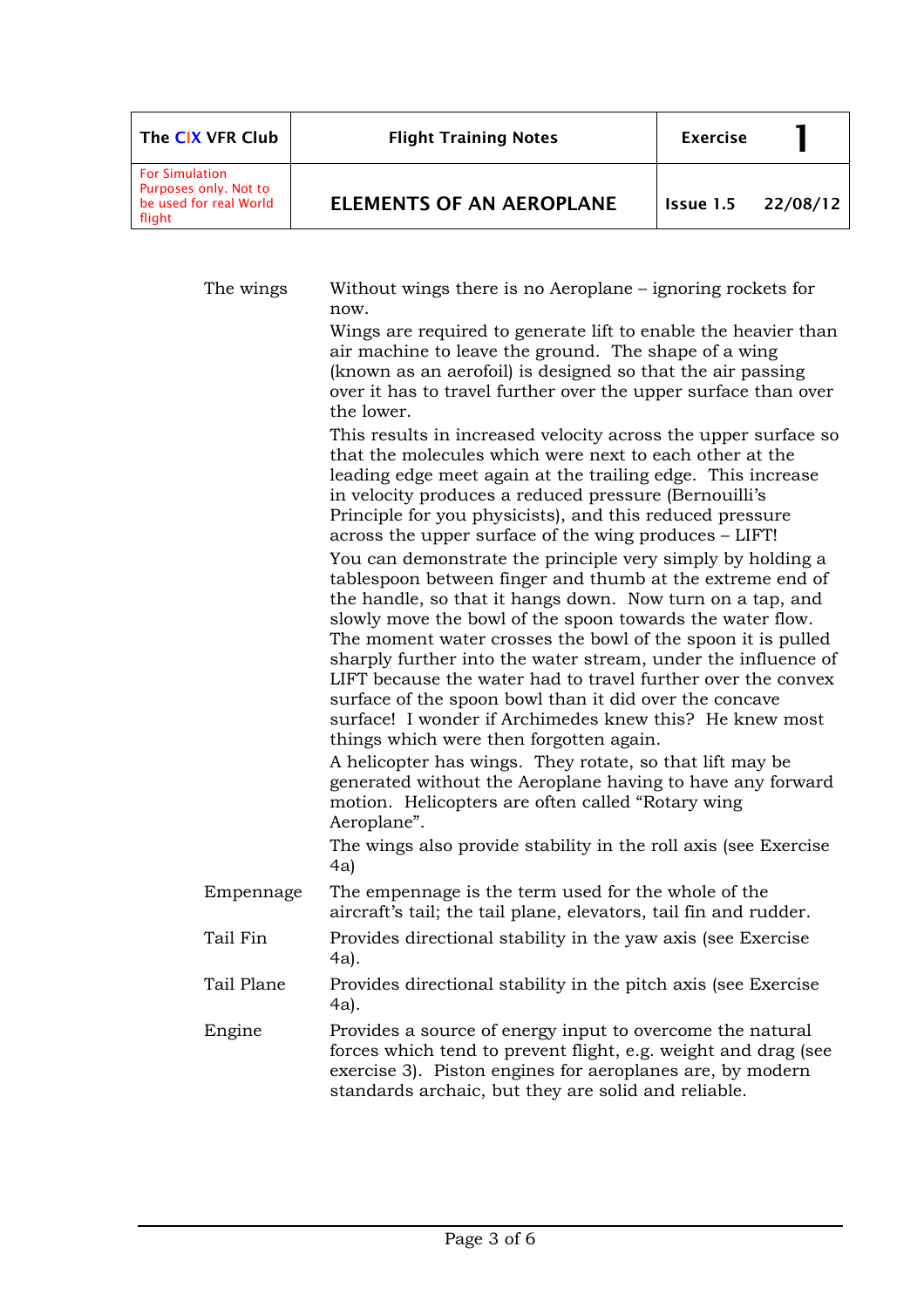| The CIX VFR Club                                                                   | <b>Flight Training Notes</b>    | <b>Exercise</b>    |  |
|------------------------------------------------------------------------------------|---------------------------------|--------------------|--|
| <b>For Simulation</b><br>Purposes only. Not to<br>be used for real World<br>flight | <b>ELEMENTS OF AN AEROPLANE</b> | Issue 1.5 22/08/12 |  |

Engine (cont…) The slow revving long stroke big cylindered aeroplane engine is more durable and suffers less wear than the buzzy-bee high r.p.m. over square mini-cylindered modern car engines which are only required to run for 80,000 miles or so (around 3,000 hours running at most) before they are scrapped. Typical aeroplane engines have a statutory life between overhauls of 2,000-2,500 hours, (they must be overhauled by law after that) but can be overhauled almost indefinitely as all wearing parts are renewable. To improve reliability even further, the ignition system uses a magneto to generate the high voltage for the spark plugs. A magneto does not rely any other electrical circuit to function other than the connections to the spark plugs. In the event of electrical failure in the aeroplane, the engine will continue to run. The ignition system is also duplicated  $-2$ plugs per cylinder, 2 magnetos, dual wiring. Not only is this a safety feature, it improves ignition efficiency (both plugs spark on the firing stroke) and therefore power output. Propellor\* Comprises several blades (from 2 to as many as 8 on BIG engines). Each blade is an aerofoil section, so it provides "lift" in the same way as a wing does. The lift however is horizontal in direction, and so is called thrust. Many propellors have variable pitch (i.e. angle of attack – see Exercise 4b) which allows them to produce varying thrust at constant speed. This is more efficient that a fixed pitch propeller and also reduces stress on the engine. Wheels Or skids, skis or floats – allow maneuvering on the ground or water, or snow. For ease of maneuverability, a three wheel configuration has been adopted for all aeroplanes since the earliest years of aviation. The 3<sup>rd</sup>, steerable wheel was for 40 years or more at the rear of the aeroplane, but improved ground handling and stability was obtained by having the steerable wheel under the nose, particularly on hard surfaced runways, and that is the configuration almost

\*For the purposes of these training notes, we can ignore other aeroplane propulsion systems.

universally employed today.

## 4 EXTERNAL CONTROLS

The help system in Flight Simulator provides a good description of cockpit controls and systems, and it is unnecessary to repeat it in this document. Equally importantly, the help system describes the computer controls used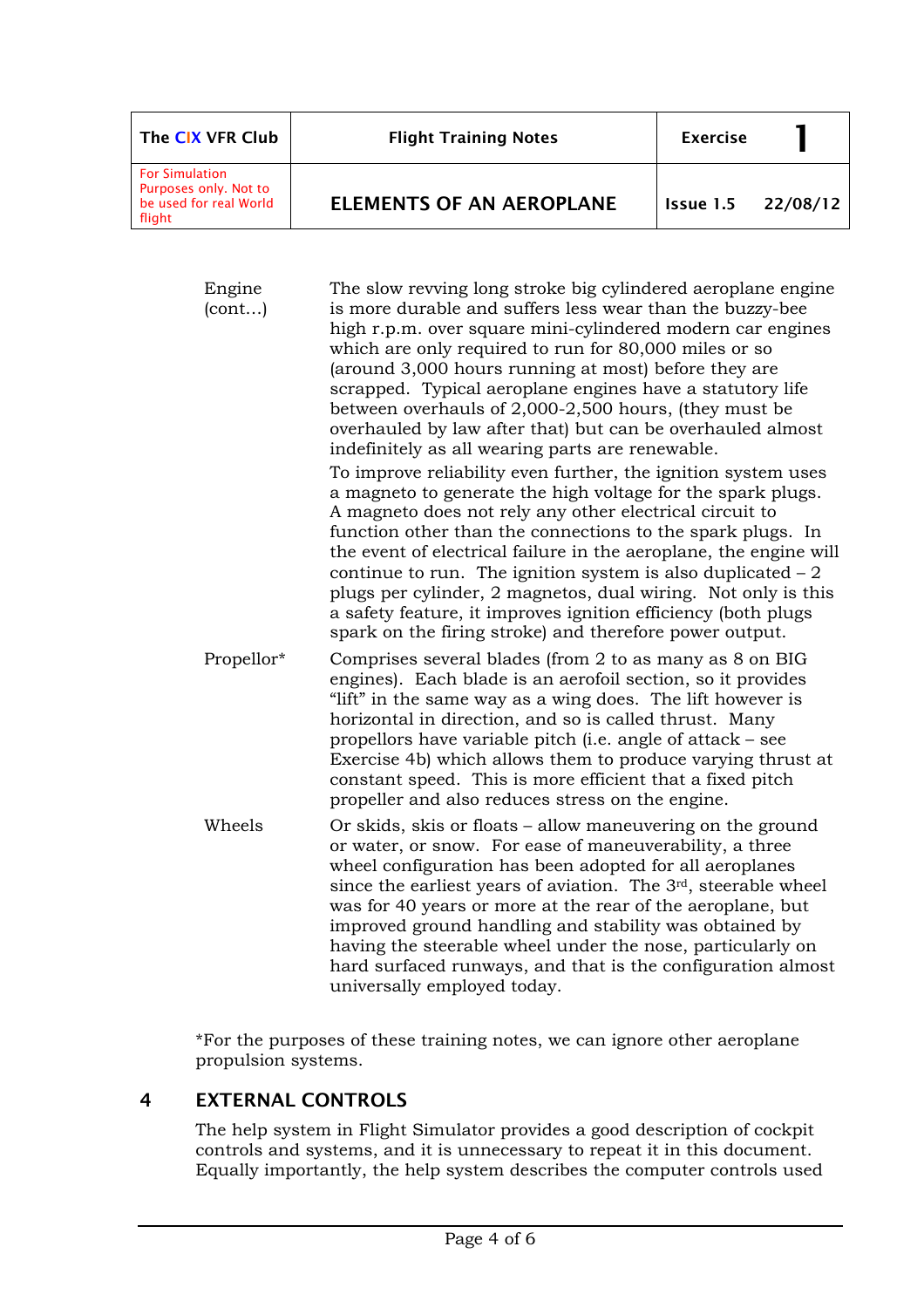| The CIX VFR Club                                                                   | <b>Flight Training Notes</b>    | <b>Exercise</b> |          |
|------------------------------------------------------------------------------------|---------------------------------|-----------------|----------|
| <b>For Simulation</b><br>Purposes only. Not to<br>be used for real World<br>flight | <b>ELEMENTS OF AN AEROPLANE</b> | Issue 1.5       | 22/08/12 |

within Flight Simulator itself to achieve the results obtained in a real aeroplane.

As installed FS shows a small "tool tip" when you hover the mouse pointer over an instrument, lever or switch. Known in Flight Simulator as "Cockpit Tips", you can switch these on or off as you wish. This is done from within the Aircraft menu section.

The aeroplane in flight is capable of manoeuvring any or all of three axes; the roll axis, the yaw axis and the pitch axis. These are described fully in Exercise 3, Section 2.1. The flying control surfaces are designed to change the way the aeroplane behaves in each of these three axes.

| Ailerons             | These are attached to the trailing edge of each wing,<br>normally at the outer end. In more sophisticated aeroplanes<br>the ailerons are slightly twisted along their long axis, so that<br>their effect is constant. The Ailerons control the aeroplane<br>in the Roll axis.                                                                                                                                                                                                                                                                                             |
|----------------------|---------------------------------------------------------------------------------------------------------------------------------------------------------------------------------------------------------------------------------------------------------------------------------------------------------------------------------------------------------------------------------------------------------------------------------------------------------------------------------------------------------------------------------------------------------------------------|
|                      | The force produced by the ailerons is proportional to the<br>distance from the aeroplane's Centre of Gravity (C of G) and<br>the degree of deflection, so if the distance from the C of G is<br>greater, then the deflection must be less to achieve the same<br>force.                                                                                                                                                                                                                                                                                                   |
| Elevators            | These are moving surfaces attached to the rear of the tail<br>plane. The Elevators control the aeroplane in the Pitch axis.<br>Some aeroplanes have a tail plane which rotates in its<br>entirety, known as an "all flying tail" or "stabilator". Some<br>tailplanes are attached to the top of the rudder (known as a<br>"T-tail" configuration), e.g. the piper PA38 Tomahawk, and<br>some have the tailplane attached to the rear part of the<br>fuselage.                                                                                                             |
| Rudder               | This is attached to the tail fin. The Rudder controls the<br>Aeroplane in the Yaw axis.<br>The rudder moves about a vertical hinge on the trailing edge<br>of the tail fin in response to movement of the rudder pedals.                                                                                                                                                                                                                                                                                                                                                  |
| Elevator<br>Trim Tab | This control is not always fitted, depending on the design of<br>the aeroplane. Its purpose is to move the elevators using<br>aerodynamic forces so that the elevators may be set where<br>required without having to hold the yoke in a constant<br>position, which would be very tiring on a long flight. By<br>correctly using this control, via the "trim wheel" the<br>aeroplane can be flown "hands off" for significant periods.<br>The Trim tab is a small area of the tailplane fixed at the rear,<br>usually on one side only, rather like a miniature aileron. |